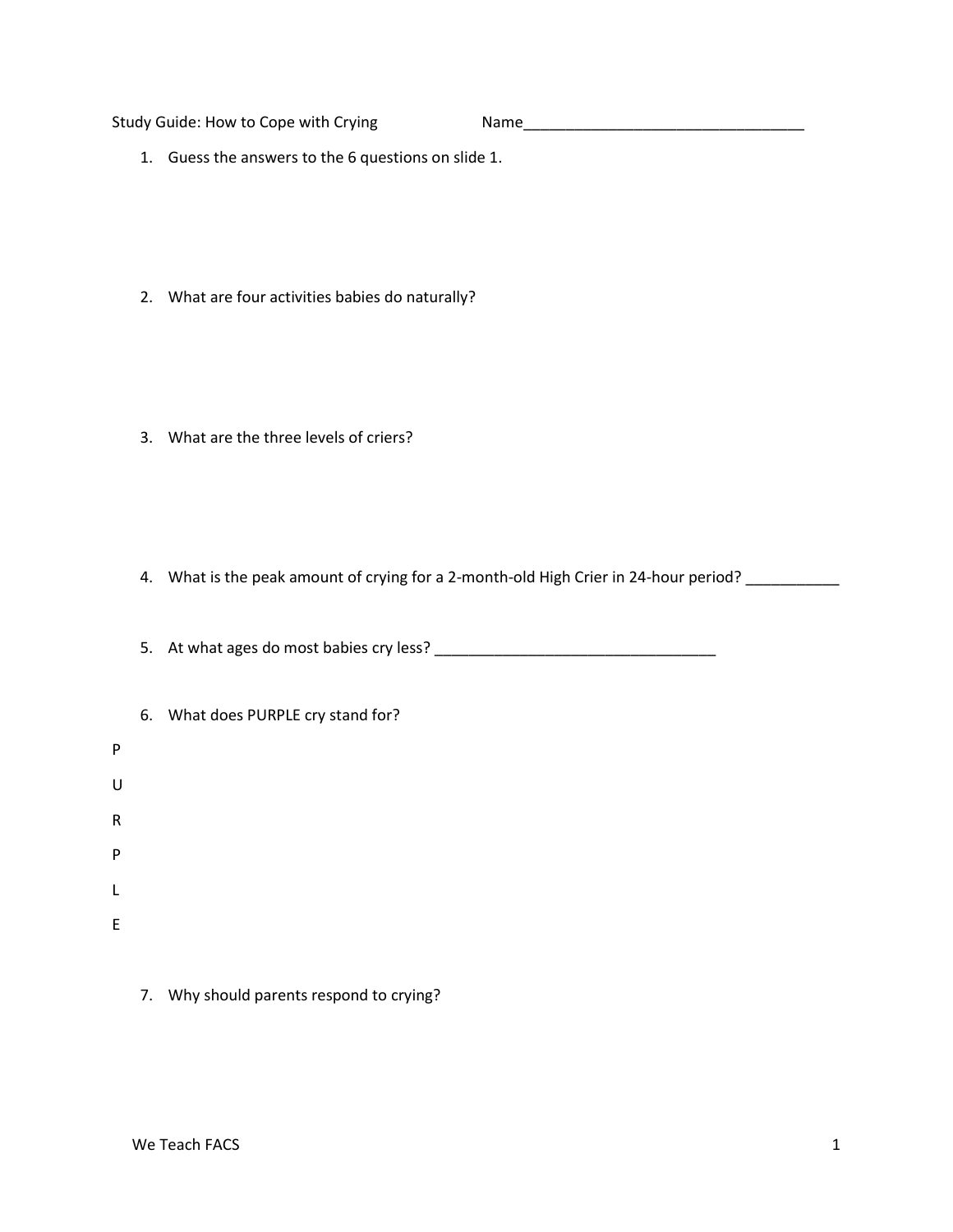- 8. List the four types of cries and describe the sound.
- 9. What do you do when you want to vent after a frustrating day?
- 10. How can you tell if a baby is sick?
- 11. What are some symptoms of an uncomfortable baby?
- 12. What are some symptoms of colic
- 13. What should a breastfeeding mother avoid?
- 14. How long will colic condition last? \_\_\_\_\_\_\_\_\_\_\_\_\_\_\_\_\_\_\_\_\_\_\_\_\_\_\_\_\_\_
- 15. Who invented the Five S's?\_\_\_\_\_\_\_\_\_\_\_\_\_\_\_\_\_\_\_\_\_\_\_\_\_\_\_\_\_\_\_\_\_\_\_\_

16. What are the Five S's?